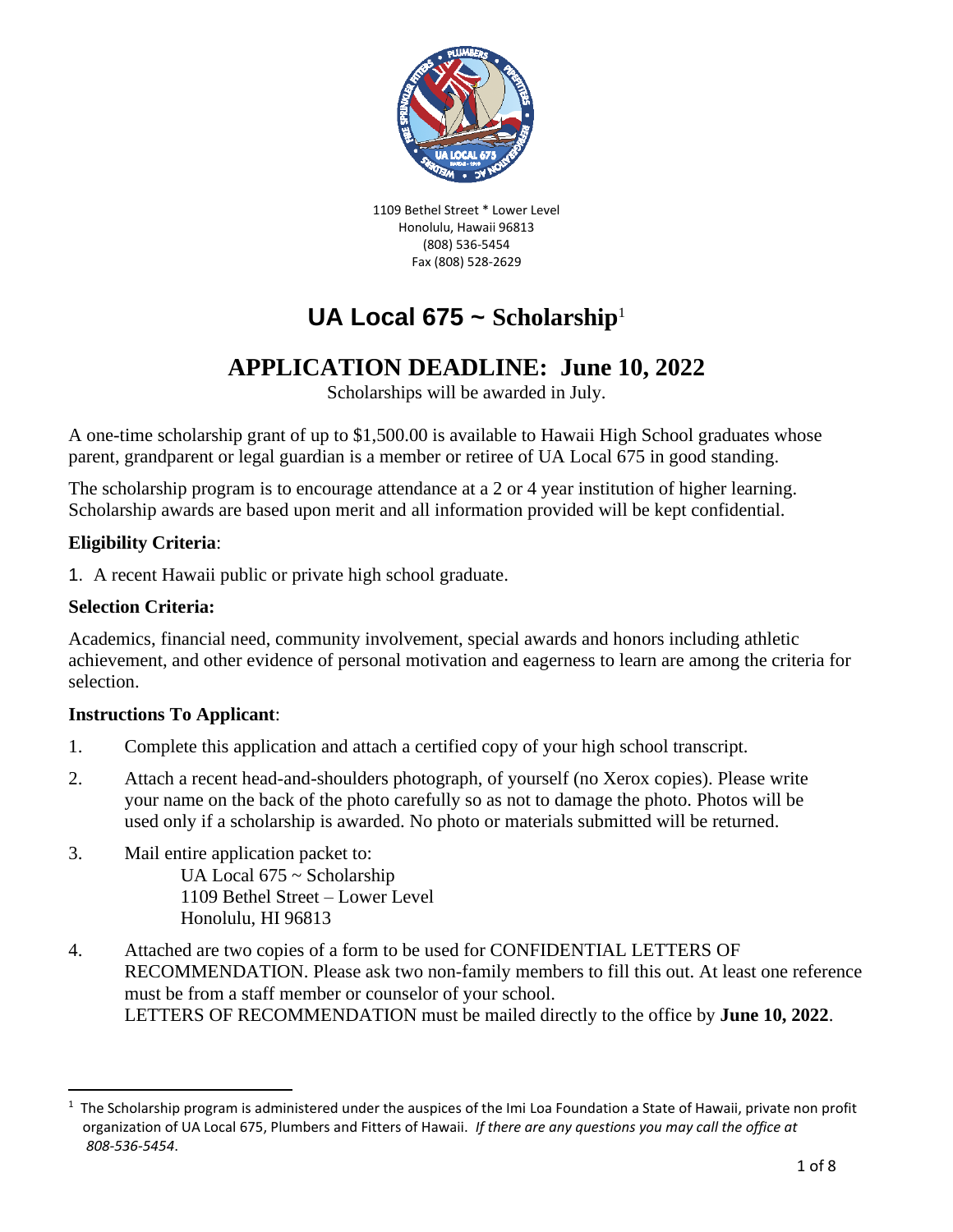# **CANDIDATE'S APPLICATION FORM - Part 1**

(Please type or print)

|                                   |              | Applicant Number                                  |                  |  |  |  |  |  |  |
|-----------------------------------|--------------|---------------------------------------------------|------------------|--|--|--|--|--|--|
|                                   |              | (*To be assigned during evaluation by Foundation) |                  |  |  |  |  |  |  |
|                                   |              |                                                   |                  |  |  |  |  |  |  |
|                                   |              |                                                   |                  |  |  |  |  |  |  |
|                                   |              |                                                   |                  |  |  |  |  |  |  |
|                                   |              |                                                   |                  |  |  |  |  |  |  |
|                                   |              |                                                   | Telephone Number |  |  |  |  |  |  |
| Father's Name                     |              |                                                   |                  |  |  |  |  |  |  |
|                                   |              |                                                   |                  |  |  |  |  |  |  |
|                                   |              |                                                   |                  |  |  |  |  |  |  |
|                                   |              |                                                   |                  |  |  |  |  |  |  |
|                                   |              |                                                   |                  |  |  |  |  |  |  |
|                                   |              |                                                   |                  |  |  |  |  |  |  |
|                                   |              |                                                   |                  |  |  |  |  |  |  |
| Applicant's work experience:      |              |                                                   |                  |  |  |  |  |  |  |
| List most current job held first. |              |                                                   |                  |  |  |  |  |  |  |
| <b>Business Name</b>              | <b>Title</b> | Hours Worked<br>per week                          | <b>Duties</b>    |  |  |  |  |  |  |
|                                   |              |                                                   |                  |  |  |  |  |  |  |
|                                   |              |                                                   |                  |  |  |  |  |  |  |
|                                   |              |                                                   |                  |  |  |  |  |  |  |

I prepared this application and the information provided is correct and complete. I agree to an interview regarding my application; I also authorize the use of my name and photograph for publicity purposes should I receive a scholarship.

Date \_\_\_\_\_\_\_\_\_\_\_\_\_\_\_\_\_\_\_\_\_\_\_\_\_\_

Applicant's Signature \_\_\_\_\_\_\_\_\_\_\_\_\_\_\_\_\_\_\_\_\_\_\_\_\_\_\_\_\_\_\_\_\_\_\_\_\_\_\_\_\_\_\_\_\_\_\_\_\_\_\_\_\_\_\_\_\_\_\_\_\_\_\_\_

Parent's/Guardian's Signature \_\_\_\_\_\_\_\_\_\_\_\_\_\_\_\_\_\_\_\_\_\_\_\_\_\_\_\_\_\_\_\_\_\_\_\_\_\_\_\_\_\_\_\_\_\_\_\_\_\_\_\_\_\_\_\_\_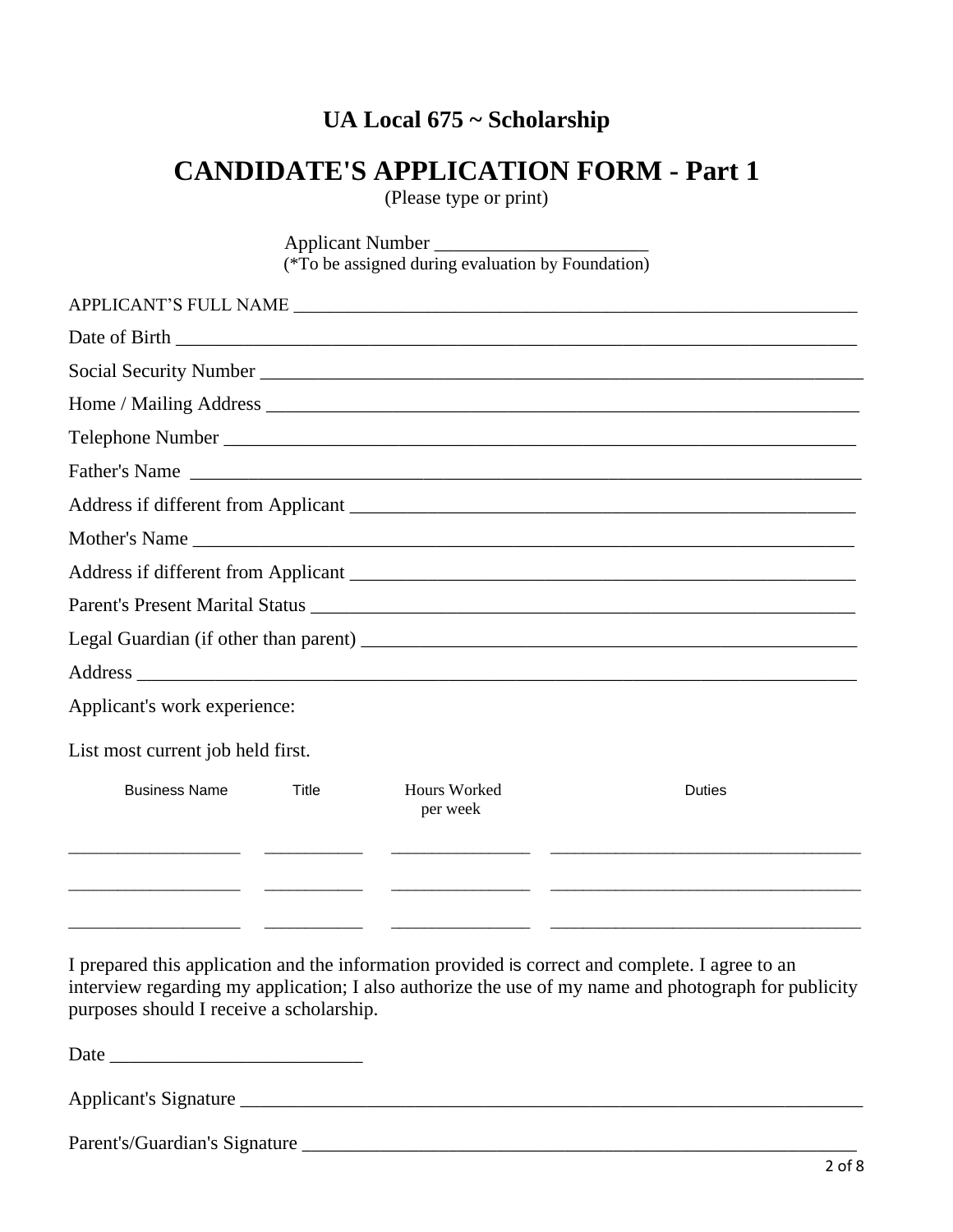# **CANDIDATE'S APPLICATION FORM - Part 2**

Applicant Number

## **APPLICANT'S PERSONAL FAMILY INFORMATION**

All information will be kept confidential.

|                           |  | Please provide the name of your UA Local 675 eligible member. <sup>2</sup>                  |                                                       |  |
|---------------------------|--|---------------------------------------------------------------------------------------------|-------------------------------------------------------|--|
| $Regular$ ( )             |  | Retired ( )                                                                                 |                                                       |  |
|                           |  |                                                                                             | Relationship to Applicant:                            |  |
| <b>First Name</b><br>Only |  | List all other children in family regardless of age (whether still dependent or not)<br>Age | Occupation-if student, name<br>school and grade level |  |
|                           |  |                                                                                             |                                                       |  |
|                           |  |                                                                                             |                                                       |  |

 $2$  A qualifying UA Local 675 member or retiree in good standing, includes a parent, grandparent, or your legal guardian.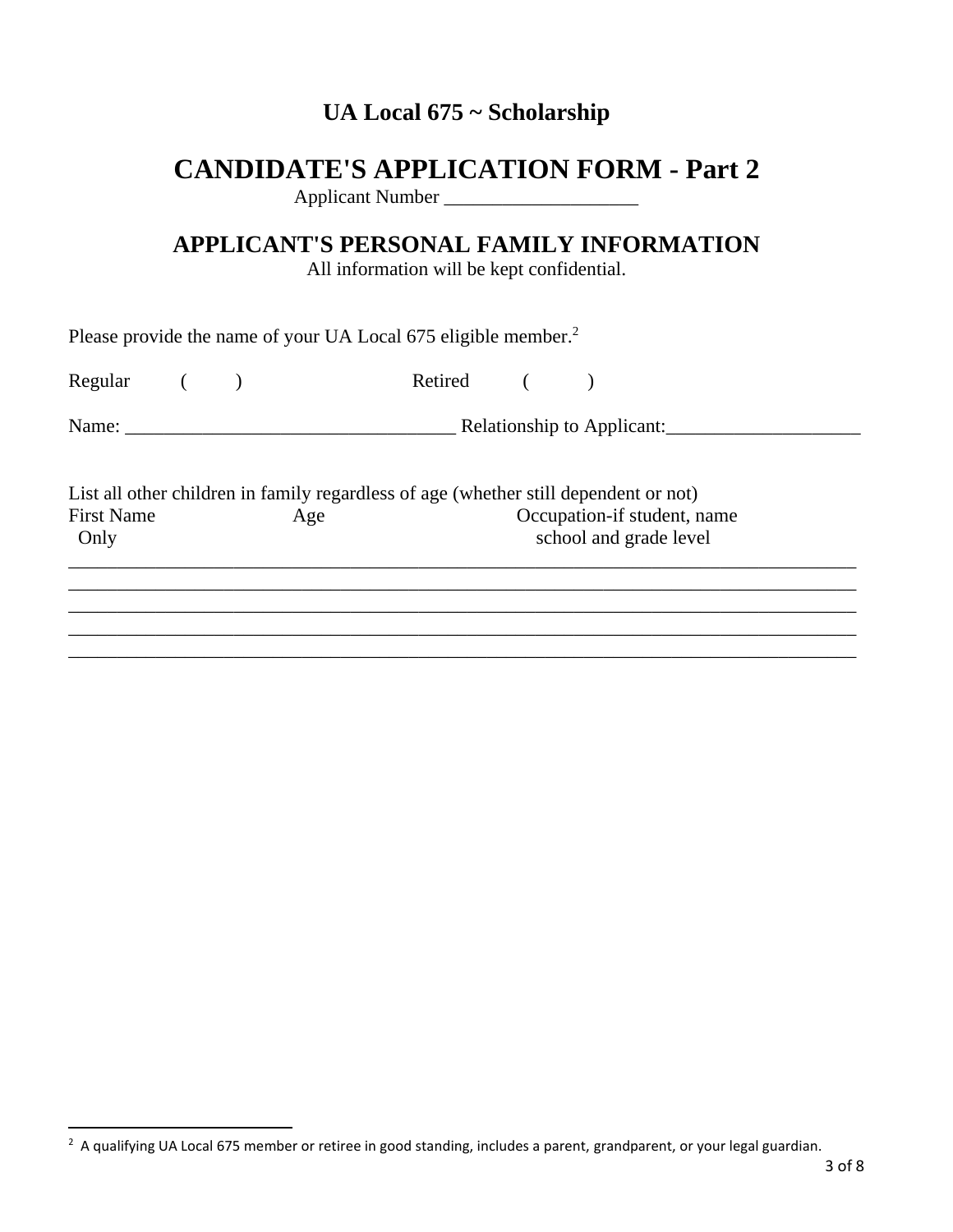# **CANDIDATE'S APPLICATION FORM - Part 3**

Applicant Number

#### **APPLICANT'S SCHOOL INFORMATION**

| Name of High School |     |
|---------------------|-----|
| Date of Graduation  |     |
| Address:            |     |
| Name of Principal   | Tel |
| Name of Counselor   | Tel |
|                     |     |

#### **POST-HIGH SCHOOL PLANS**

| List up to three institutions you have applied or will apply to: |              |             |  |  |  |  |
|------------------------------------------------------------------|--------------|-------------|--|--|--|--|
| Institute/Location                                               | Accepted for | Application |  |  |  |  |
|                                                                  | Admission    | Pending     |  |  |  |  |

| <u>.</u> |  |
|----------|--|
| ັ        |  |

What area of study are you interested in? \_\_\_\_\_\_\_\_\_\_\_\_\_\_\_\_\_\_\_\_\_\_\_\_\_\_\_\_\_\_\_\_\_\_\_\_\_\_\_\_\_\_\_\_\_\_\_\_

#### **OTHER AID PROGRAMS**

Have you applied for other financial aid or scholarships?  $($  ) Yes  $($  ) No

Please list:

| <b>.</b>      |  |
|---------------|--|
| -<br><u>.</u> |  |
| -<br>ັ        |  |

#### **ACADEMIC ACHIEVEMENT**

APPLICANTS GPA: \_\_\_\_\_\_\_\_\_\_\_\_

Please summarize the academic achievements you received in high school and attach a copy of your high school transcripts.

#### **REFERENCES**

Provide the names and addresses of two persons who are able to form a judgment of your personal qualities, achievements and academic abilities and have each submit a CONFIDENTIAL LETTER OF RECOMMENDATION on the attached form on your behalf by **June 10th**.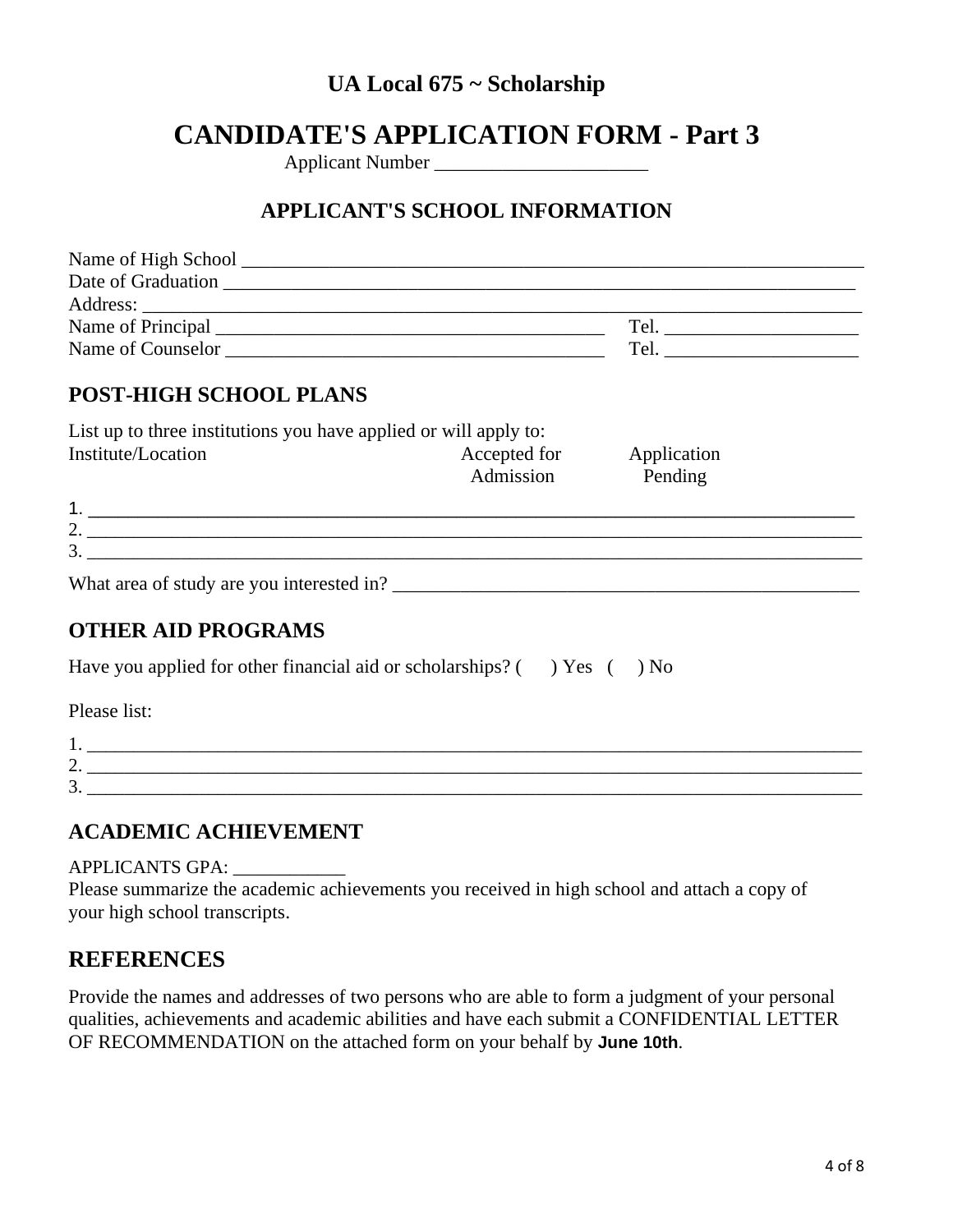At least one reference must be from a staff member, counselor or instructor from your school.

Reference letters should be mailed directly to the Scholarship and not submitted with this application.

| <b>Telephone Numbers:</b>                                                                                                                                                                                                     | Daytime |
|-------------------------------------------------------------------------------------------------------------------------------------------------------------------------------------------------------------------------------|---------|
| Reference #2: $\frac{1}{2}$ The set of the set of the set of the set of the set of the set of the set of the set of the set of the set of the set of the set of the set of the set of the set of the set of the set of the se |         |
| <b>Telephone Numbers:</b>                                                                                                                                                                                                     | Daytime |

#### **STUDENT ACTIVITIES, LEADERSHIP POSITIONS, ATHLETICS**

List student activities in which you have participated during grades 9-12 and "x" the appropriate grade level(s). List leadership positions held and accomplishments and "x" the appropriate grade level(s). *Limit your response* to *the space provided* - one *entry per line.*

|                           | Grade |    |    |    | Grade                                 |   |    |    |                |
|---------------------------|-------|----|----|----|---------------------------------------|---|----|----|----------------|
|                           |       |    |    |    |                                       |   |    |    |                |
| <b>Student Activities</b> | 9     | 10 | 11 | 12 | leadership position/Accomplishment(s) | 9 | 10 | 11 | 12             |
| Example: Student Council  |       |    |    |    | Vice-president                        |   |    | X  |                |
|                           |       |    |    |    | President                             |   |    |    | $\pmb{\times}$ |
|                           |       |    |    |    |                                       |   |    |    |                |
|                           |       |    |    |    |                                       |   |    |    |                |
|                           |       |    |    |    |                                       |   |    |    |                |
|                           |       |    |    |    |                                       |   |    |    |                |
|                           |       |    |    |    |                                       |   |    |    |                |
|                           |       |    |    |    |                                       |   |    |    |                |
|                           |       |    |    |    |                                       |   |    |    |                |
|                           |       |    |    |    |                                       |   |    |    |                |
|                           |       |    |    |    |                                       |   |    |    |                |
|                           |       |    |    |    |                                       |   |    |    |                |
|                           |       |    |    |    |                                       |   |    |    |                |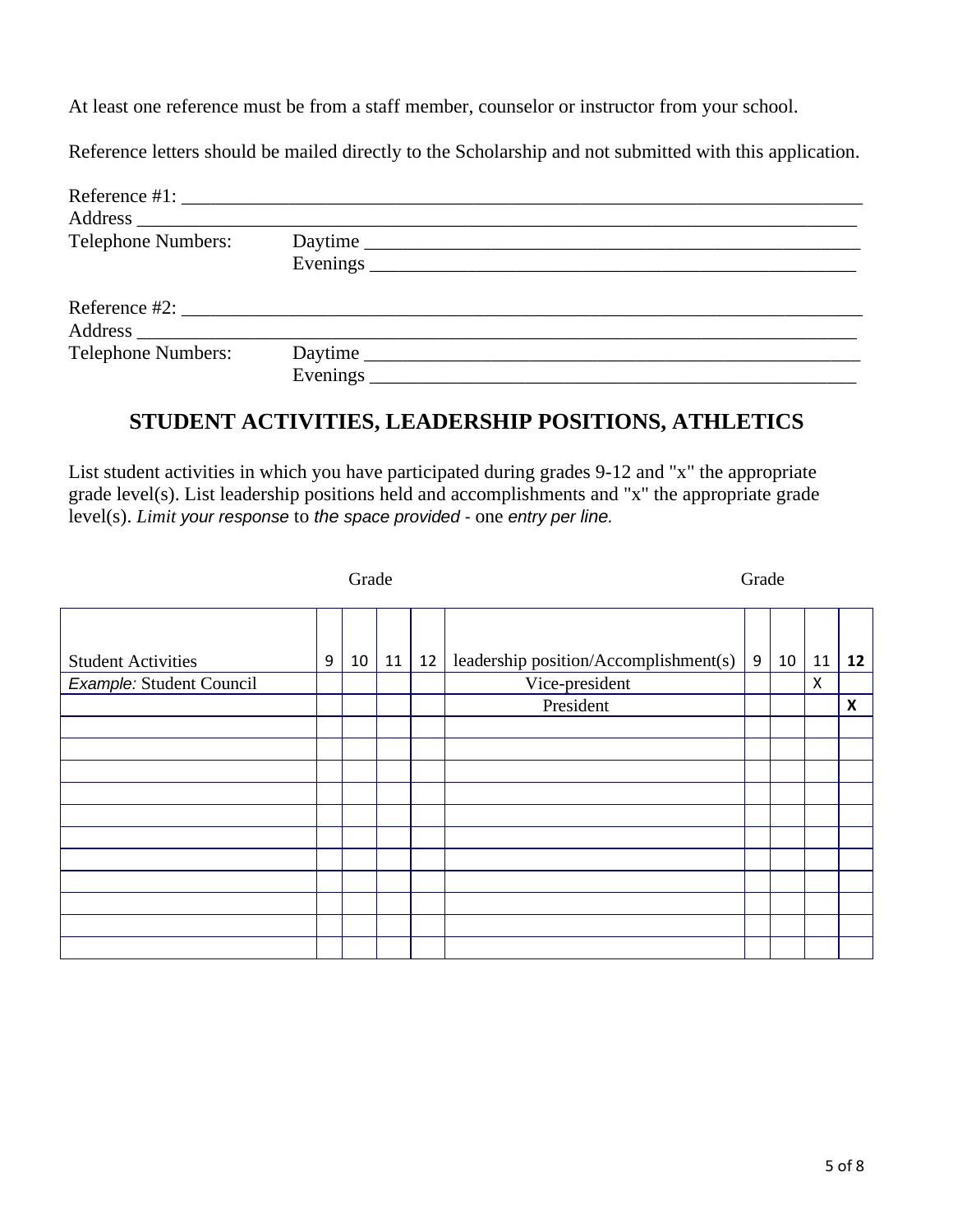# **CANDIDATE'S APPLICATION FORM - Part 3** (continued)

Applicant Number \_\_\_\_\_\_\_\_\_\_\_\_\_\_\_\_\_\_\_

### **COMMUNITY INVOLVEMENT**

List community activities during grades 9-12 and "x" the appropriate grade level(s). Also indicate the hours per week. *Limit your response to the space provided* - *one entry per line.*

|                             |       | Grades          |    |    |                         |         | Hours Per Week |           |           |  |
|-----------------------------|-------|-----------------|----|----|-------------------------|---------|----------------|-----------|-----------|--|
| <b>Community Activities</b> | $9\,$ | 10 <sup>°</sup> | 11 | 12 | Level of<br>involvement | $1 - 5$ | $6-10$         | $11 - 15$ | $16-20 +$ |  |
|                             |       |                 |    |    |                         |         |                |           |           |  |
|                             |       |                 |    |    |                         |         |                |           |           |  |
|                             |       |                 |    |    |                         |         |                |           |           |  |
|                             |       |                 |    |    |                         |         |                |           |           |  |
|                             |       |                 |    |    |                         |         |                |           |           |  |
|                             |       |                 |    |    |                         |         |                |           |           |  |
|                             |       |                 |    |    |                         |         |                |           |           |  |
|                             |       |                 |    |    |                         |         |                |           |           |  |
|                             |       |                 |    |    |                         |         |                |           |           |  |

### *Special Recognition, Awards,* **&** *Honors*

List special recognition, awards. and honors received during grades 9-12 and "x" the appropriate grade level(s). List commendations *not* previously listed. *Limit your response* to *the space provided one entry per line.*

|               |   | Grades |    |    |                   |
|---------------|---|--------|----|----|-------------------|
| Commendations | 9 | 10     | 11 | 12 | Group or Activity |
|               |   |        |    |    |                   |
|               |   |        |    |    |                   |
|               |   |        |    |    |                   |
|               |   |        |    |    |                   |
|               |   |        |    |    |                   |
|               |   |        |    |    |                   |
|               |   |        |    |    |                   |
|               |   |        |    |    |                   |
|               |   |        |    |    |                   |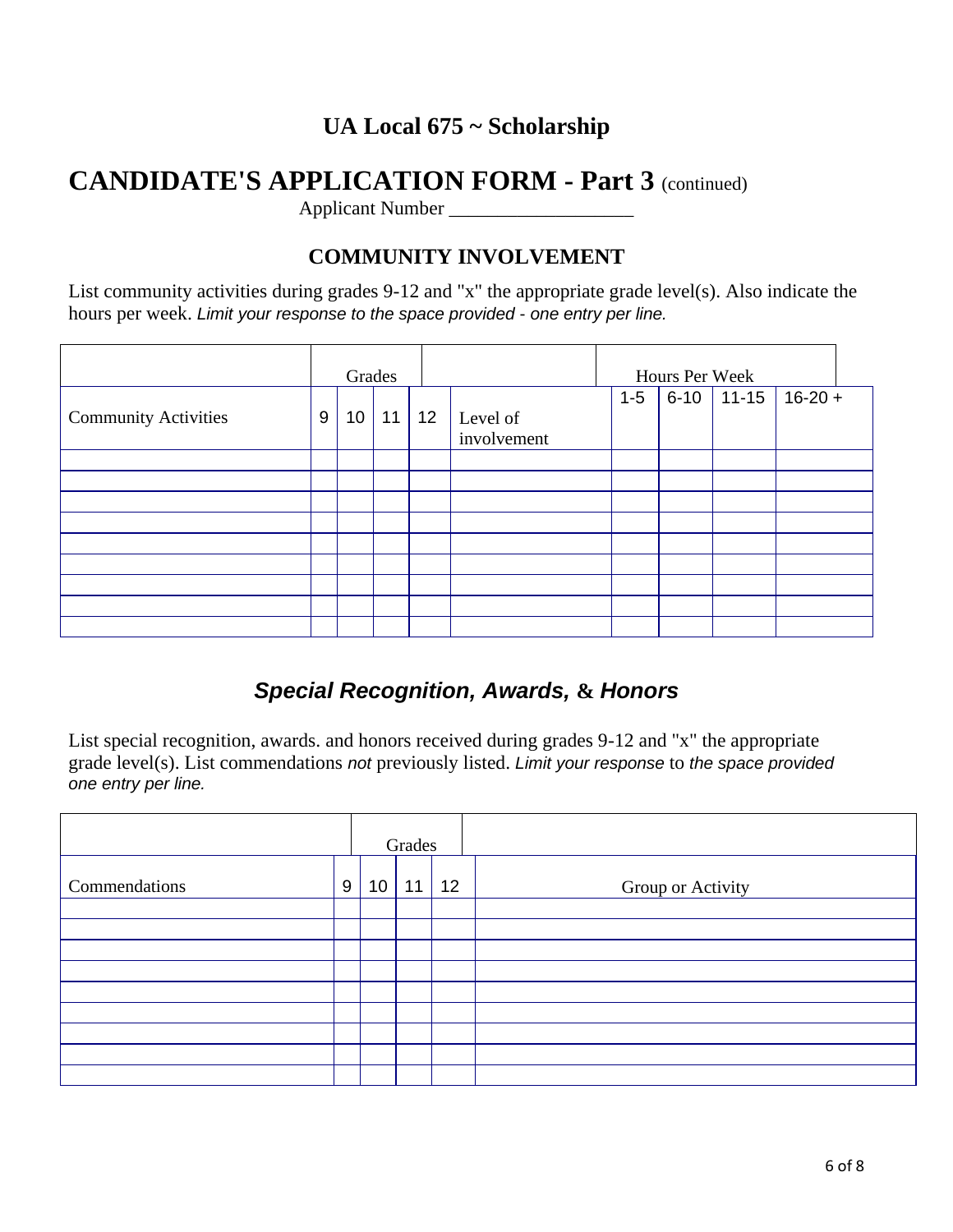### **Deadline: June 10, 2022**

## **Please complete and mail to:**

UA Local 675 ~ Scholarship 1109 Bethel Street, Lower Level Honolulu, HI 96813

|                                           | Applicant's Name                                  |                                                                                                                                                                                                            |                |
|-------------------------------------------|---------------------------------------------------|------------------------------------------------------------------------------------------------------------------------------------------------------------------------------------------------------------|----------------|
|                                           | Last Name                                         | First Name                                                                                                                                                                                                 | Middle Initial |
|                                           |                                                   |                                                                                                                                                                                                            |                |
|                                           |                                                   |                                                                                                                                                                                                            |                |
|                                           |                                                   |                                                                                                                                                                                                            |                |
|                                           |                                                   |                                                                                                                                                                                                            |                |
|                                           |                                                   |                                                                                                                                                                                                            |                |
|                                           | 2-year or 4-year institution or technical school. | This applicant seeks one of UA Local 675's scholarship grants of up to \$1,500.00 to an accredited                                                                                                         |                |
| to further their education.               |                                                   | Selection criteria includes academic achievements, financial need, community involvement. Special<br>awards and honors including athletic pursuits, and other evidence of personal motivation and a desire |                |
| attributes and areas that need attention. |                                                   | Please describe your relationship to the applicant and your assessment of both the applicant's                                                                                                             |                |
| the Foundation's Selection Committee.     |                                                   | This statement is confidential and will not be released to the applicant or any other parties other than                                                                                                   |                |
|                                           |                                                   | Please attach letter to this form and submit to our Selection Committee at the above address.                                                                                                              |                |
|                                           |                                                   | Your Signature                                                                                                                                                                                             |                |
|                                           |                                                   |                                                                                                                                                                                                            |                |

Date \_\_\_\_\_\_\_\_\_\_\_\_\_\_\_\_\_\_\_\_\_\_\_\_\_\_